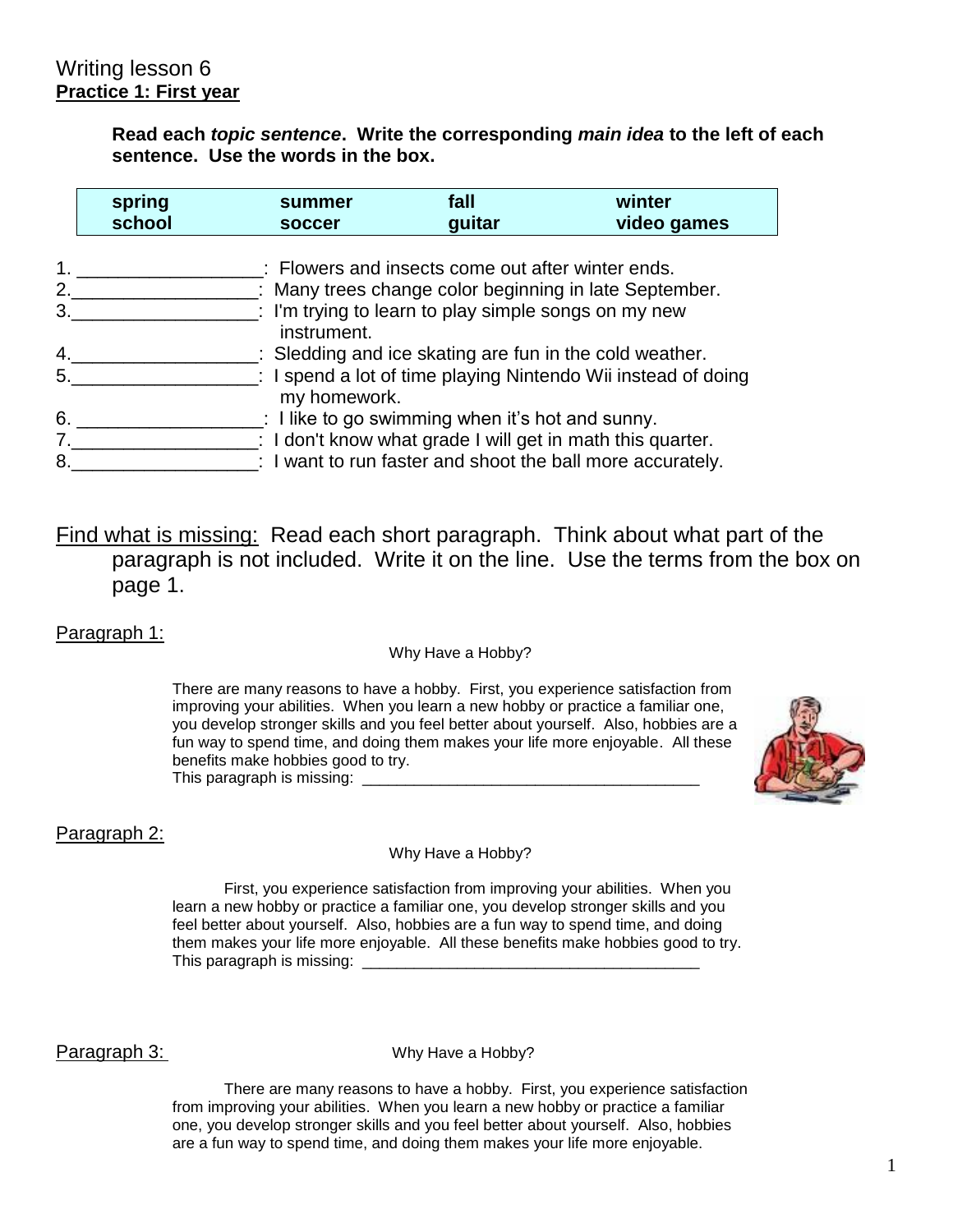#### Paragraph 4:

Why Have a Hobby?

There are many reasons to have a hobby. All these benefits make hobbies good to try.

This paragraph is missing: \_\_\_\_\_\_\_\_\_\_\_\_\_\_\_\_\_\_\_\_\_\_\_\_\_\_\_\_\_\_\_\_\_\_\_\_\_\_\_

#### Paragraph 5:

There are many reasons to have a hobby. First, you experience satisfaction from improving your abilities. When you learn a new hobby or practice a familiar one, you develop stronger skills and you feel better about yourself. Also, hobbies are a fun way to spend time, and doing them makes your life more enjoyable. All these benefits make hobbies good to try. This paragraph is missing: \_\_\_\_\_\_\_\_\_\_\_\_\_\_\_\_\_\_\_\_\_\_\_\_\_\_\_\_\_\_\_\_\_\_\_\_\_\_\_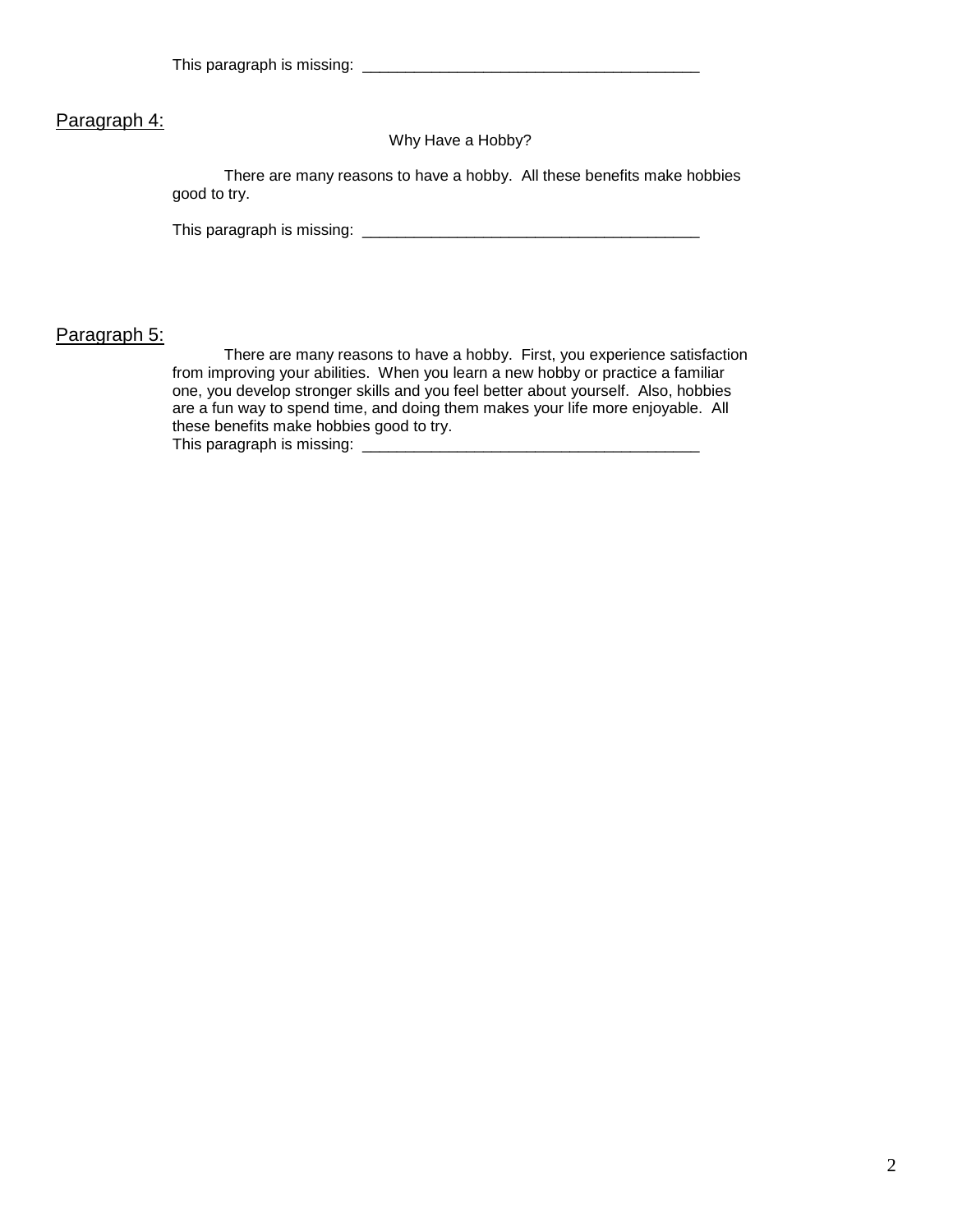III. Which sentence doesn't belong? Read each paragraph. One sentence does not belong in the paragraph *because it does not support the main idea*. Cross it out of the paragraph.

Paragraph 1:

#### **Why Learn English?**

There are many reasons to learn English. First, if you live in the United States, you will be able to communicate with most of the people around you. Getting an education will be easier after you can read, write and speak in English. Finding a good job in the U.S. will be simpler and faster if you have strong English skills. Also, English is spoken in most countries around the world, so you will benefit wherever you live. My first language is Spanish. All of these benefits make learning English a good idea.



#### Paragraph 2:

#### **About Me**

I would like to introduce myself. My name is Jose Duarte. I am from the Dominican Republic. I speak Spanish and English fluently. I am 45 years old and I am married with three children. I work for the Boston Public Schools. I have lived in the United States for twenty years. Most of my family still lives in the Dominican Republic, so I go visit them as much as I can. Airplane tickets are expensive. I enjoy baseball, soccer, dancing and playing guitar. This is a little information about me.

#### Paragraph 3:

#### Barack Obama



Many people are curious about Barack Obama. His full name is Barack Hussein Obama. He was born on August 4, 1961 in Hawaii. His mother was from Kansas and his father was from Kenya. He has lived in Los Angeles, California; New York City; Cambridge, Massachusetts and Chicago, Illinois, where he was first a lawyer, then a state senator and finally a U.S. senator. Some people don't like him, so they didn't vote for him. He is married and has two daughters. Today he is the [President-elect](http://en.wikipedia.org/wiki/President-elect_of_the_United_States) of the [United](http://en.wikipedia.org/wiki/United_States)  [States of America,](http://en.wikipedia.org/wiki/United_States) and the [first](http://en.wikipedia.org/wiki/List_of_African-American_firsts) [African American](http://en.wikipedia.org/wiki/African_American) to be elected [President of the United](http://en.wikipedia.org/wiki/President_of_the_United_States)  [States.](http://en.wikipedia.org/wiki/President_of_the_United_States) His term of office as the [forty-fourth](http://en.wikipedia.org/wiki/List_of_Presidents_of_the_United_States) U.S. president will begin on January 20, 2009. His election is very important to the people of the United States.

#### Paragraph 4:

#### Thanksgiving

Thanksgiving is a federal holiday in the United States. Traditionally, it is a time to give thanks to God for the harvest and express [appreciation](http://en.wikipedia.org/wiki/Gratitude) for the good things we have in our lives. It is a [holiday](http://en.wikipedia.org/wiki/Holiday) celebrated primarily in the [United States.](http://en.wikipedia.org/wiki/United_States) While religious in origin, Thanksgiving is now mostly identified as a national holiday for everyone American. The traditional "first Thanksgiving" is believed to have occurred at the site of [Plymouth Plantation,](http://en.wikipedia.org/wiki/Plymouth_Colony) in 1621. Today, Thanksgiving is celebrated on the fourth Thursday of November in the [United States.](http://en.wikipedia.org/wiki/United_States) [Thanksgiving](http://en.wikipedia.org/wiki/Thanksgiving_dinner)  [dinner](http://en.wikipedia.org/wiki/Thanksgiving_dinner) is held on this day, usually as a gathering of family members and friends. My mother never eats turkey because she doesn't like the flavor. For most Americans, this holiday is a traditional time for giving thanks for the people and things we love most.

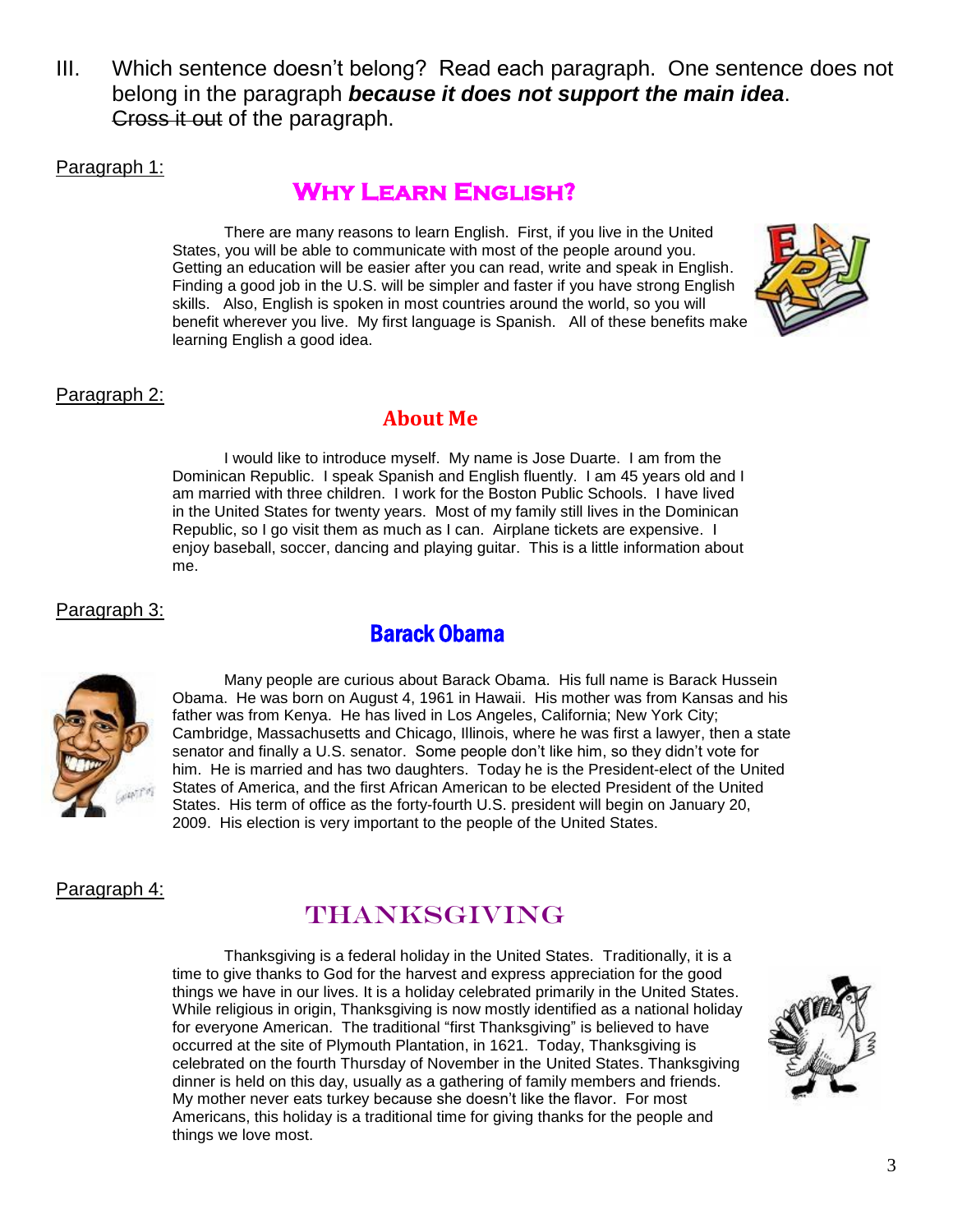#### Paragraph 5:

#### Halloween



Halloween (or Hallowe'en) is a [holiday](http://en.wikipedia.org/wiki/Holiday) celebrated on [October 31.](http://en.wikipedia.org/wiki/October_31) It has its origins in the Celtic festival of [Samhain](http://en.wikipedia.org/wiki/Samhain) and the [Christian](http://en.wikipedia.org/wiki/Christian) holy day of [All Saints.](http://en.wikipedia.org/wiki/All_Saints) It is not considered a religious holiday. Irish immigrants carried versions of the Halloween [tradition](http://en.wikipedia.org/wiki/Tradition) to [North America](http://en.wikipedia.org/wiki/North_America) beginning in 1846. Some children eat too much candy. The day is often associated with the colors orange and black, and is usually represented by symbols like the [jack-o'-lantern.](http://en.wikipedia.org/wiki/Jack-o%27-lantern) Halloween activities include [trick-or-treating,](http://en.wikipedia.org/wiki/Trick-or-treating) [ghost tours,](http://en.wikipedia.org/wiki/Ghost) [bonfires,](http://en.wikipedia.org/wiki/Bonfire) [costume parties,](http://en.wikipedia.org/wiki/Costume_party) visiting [haunted attractions,](http://en.wikipedia.org/wiki/Haunted_attraction) carving [jack-o'-lanterns,](http://en.wikipedia.org/wiki/Jack-o%27-lantern) reading scary stories, and watching [horror movies.](http://en.wikipedia.org/wiki/Horror_movie) Halloween is a popular time of year.

#### Paragraph 6:

#### Messechusetts



The Commonwealth of Massachusetts is a [state](http://en.wikipedia.org/wiki/U.S._state) located in the [New England](http://en.wikipedia.org/wiki/New_England) region of the [northeastern](http://en.wikipedia.org/wiki/Northeastern_United_States) [United States.](http://en.wikipedia.org/wiki/United_States) It borders [Rhode Island](http://en.wikipedia.org/wiki/Rhode_Island) and [Connecticut](http://en.wikipedia.org/wiki/Connecticut) to the south, New York to the west, and [Vermont](http://en.wikipedia.org/wiki/Vermont) and [New Hampshire](http://en.wikipedia.org/wiki/New_Hampshire) to the north. Most of its population of 6.4 million live in the city of [Boston and the area](http://en.wikipedia.org/wiki/Boston_metropolitan_area) around it. The eastern half of this small state is mostly [urban](http://en.wikipedia.org/wiki/Urban_area) and [suburban,](http://en.wikipedia.org/wiki/Suburban) while [western Massachusetts](http://en.wikipedia.org/wiki/Western_Massachusetts) is mostly farmland. Many farms around the world have cows, horses and sheep. Massachusetts has the largest population of the six New England states. It ranks third among U.S. states in overall [population density.](http://en.wikipedia.org/wiki/List_of_U.S._states_by_population_density) The state is an integral part of the northeastern portion of the country.



The reasons why some students cheat on the exam

- The importance of education in people's lives.
- The importance/ (some benefits) of learning languages, especially English
- Some advantages of the Internet.
- Some disadvantages of using mobile phones.
- The qualities/ assets of a successful student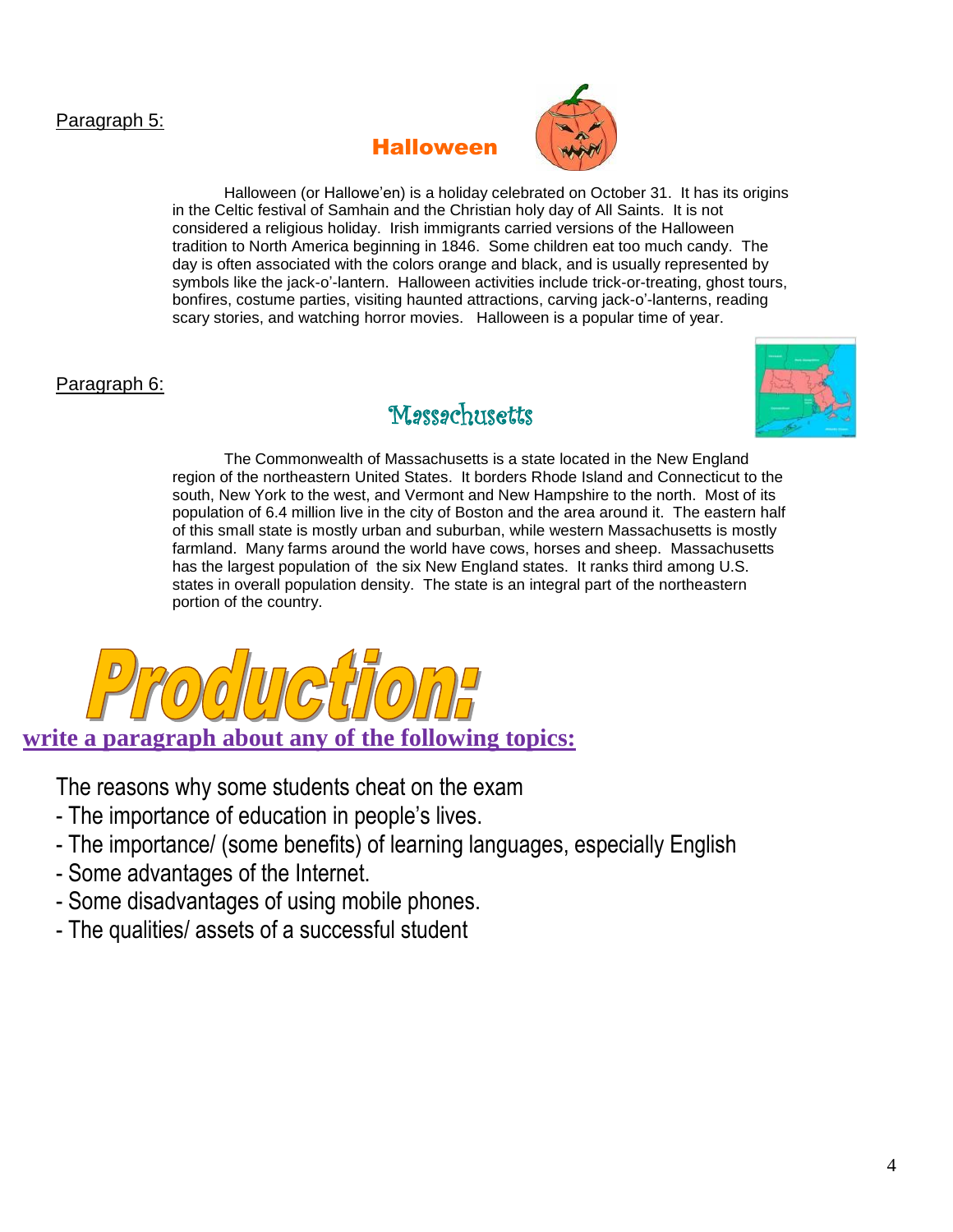#### Practice: FOR AND AGAINST PARAGRAPHS

#### Read the introduction and conclusion of this essay and then write the body paragraphs to complete it.

| Topic:                                                    | Smoking should be banned in public places. Discuss.<br>Smoking has long been known to cause cancer, heart disease and<br>other medical problems. Science is now showing that passive<br>smoking, or inhaling someone else's second hand smoke can be just<br>as damaging. The question then arises as to whether people should<br>be banned from smoking in public places to protect others.                                             |  |  |
|-----------------------------------------------------------|------------------------------------------------------------------------------------------------------------------------------------------------------------------------------------------------------------------------------------------------------------------------------------------------------------------------------------------------------------------------------------------------------------------------------------------|--|--|
| Introduction:                                             |                                                                                                                                                                                                                                                                                                                                                                                                                                          |  |  |
| For:                                                      |                                                                                                                                                                                                                                                                                                                                                                                                                                          |  |  |
|                                                           |                                                                                                                                                                                                                                                                                                                                                                                                                                          |  |  |
| Against:                                                  |                                                                                                                                                                                                                                                                                                                                                                                                                                          |  |  |
|                                                           |                                                                                                                                                                                                                                                                                                                                                                                                                                          |  |  |
| Conclusion:<br>ancélonai relos ancoes<br>GARY/Mapigageira | While there are concerns about the economic impact of a smoking<br>ban on the entertainment industry and about the restriction of the<br>civil liberties of smokers, in my opinion there should be a ban on<br>smoking in public places. Those who do not smoke should not be<br>subjected to the discomfort and health risks of second hand smoke,<br>nor should they have to avoid public places in order to eliminate<br>those risks. |  |  |
|                                                           |                                                                                                                                                                                                                                                                                                                                                                                                                                          |  |  |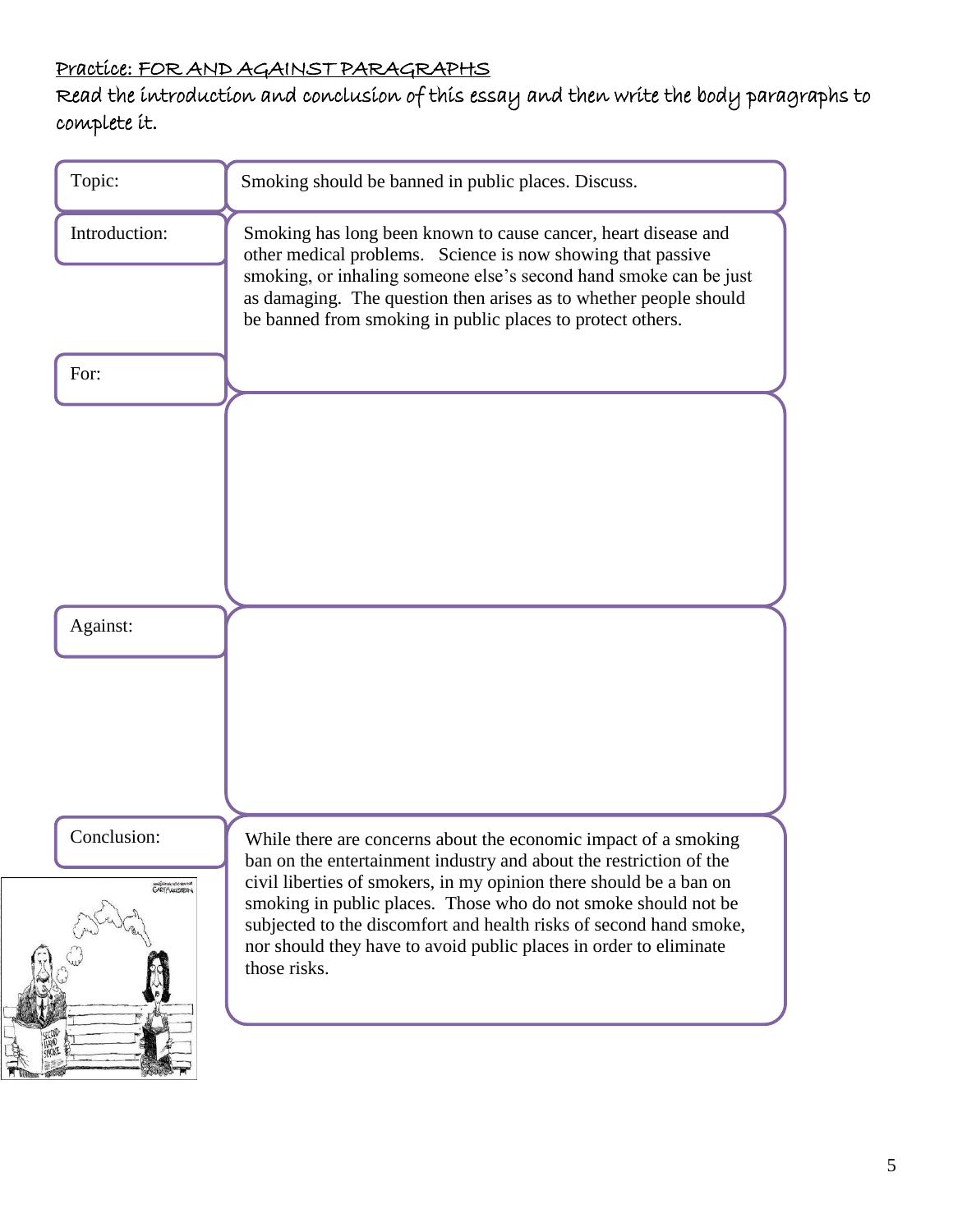#### Now reverse the process: read the body paragraphs and write an introduction and conclusion to complete the essay.

| Topic:        | School uniforms should be compulsory. Discuss.                                                                                                                                                                                                                                                                                                                                                                                                                                                                                                                             |  |  |
|---------------|----------------------------------------------------------------------------------------------------------------------------------------------------------------------------------------------------------------------------------------------------------------------------------------------------------------------------------------------------------------------------------------------------------------------------------------------------------------------------------------------------------------------------------------------------------------------------|--|--|
| Introduction: |                                                                                                                                                                                                                                                                                                                                                                                                                                                                                                                                                                            |  |  |
|               |                                                                                                                                                                                                                                                                                                                                                                                                                                                                                                                                                                            |  |  |
| For:          | There are number of advantages to school uniforms. When all<br>students must wear the same clothes, there is no difficulty in deciding<br>what to wear each day. Furthermore, there is no competition amongst<br>students to be more fashionable and in fact the uniform can help<br>students to fit in and feel like they belong. In addition, a school<br>uniform creates a sense of school identity and unity, looks neat, and<br>can contribute to school discipline and standards.                                                                                    |  |  |
| Against:      | On the other hand, some students feel that making all pupils wear a<br>school uniform restricts their freedom of expression. This is<br>especially true for teenagers, who use clothing to express their<br>personality. Another argument against compulsory uniforms is the<br>cost to parents. There are many parents who struggle financially and<br>for whom the high cost of uniforms is an extra burden. They already<br>have to buy street clothes for their children, and if these could be<br>worn to school, they would not have to spend money on extra clothes |  |  |
| Conclusion:   | for school.                                                                                                                                                                                                                                                                                                                                                                                                                                                                                                                                                                |  |  |
|               |                                                                                                                                                                                                                                                                                                                                                                                                                                                                                                                                                                            |  |  |
|               |                                                                                                                                                                                                                                                                                                                                                                                                                                                                                                                                                                            |  |  |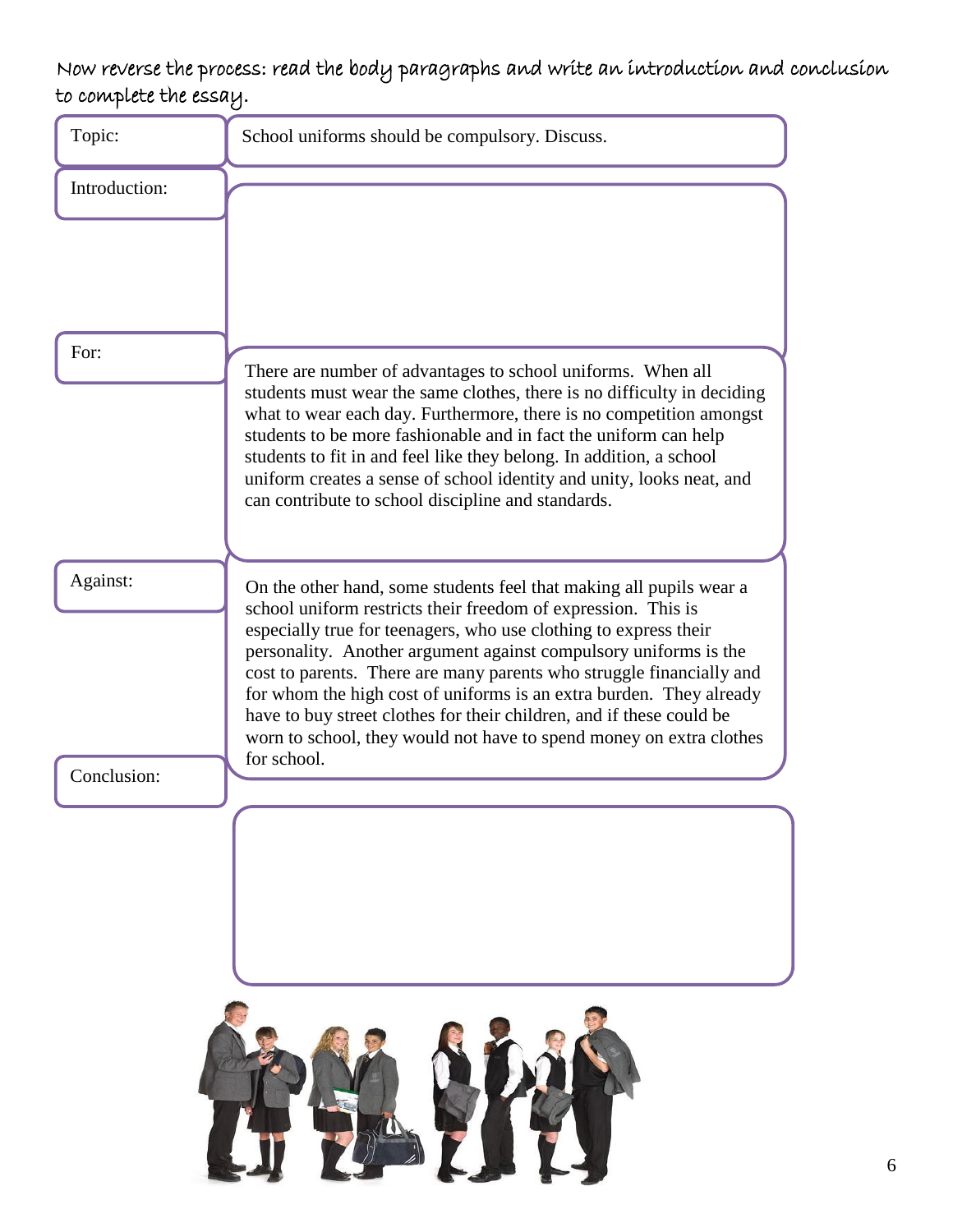**Writing lesson 6 Practice2**

# Planning your Paragraph

Now that you have brainstormed your ideas, you can plan your paragraph. This means putting your ideas in order and, perhaps, adding some notes about supporting material, (examples, facts, statistics, etc.), to make your paragraph more interesting.

## **And to plan effective**

The most important thing to remember when you plan a paragraph is that the **flow of ideas** should be **logical** and **easy for the reader to understand**. A **simple but effective** way to plan is to **number your ideas on your mind map**. You can also **add notes about supporting material in a different color**. Please see the example

below.

Sometimes you will find that your paragraph won't fit neatly into one of the above categories. It is always possible to use a combination of the above. For example, the way I've ordered the paragraph plan on the left is a combination of "General > specific" and "In order of importance." I have planned to put the most important thing at the end of the paragraph to give it more

### Ways of Organizing your Ideas

The most effective way of organizing your ideas will be different for different topics.

In the case of a paragraph about your last vacation you may want to order your ideas chronologically, but in a paragraph about your musical tastes you are more likely to list your ideas.

Here are some different ways of ordering your ideas:

- ☆ Listing
- ☆ Chronological order (in order of time)
- ☆ Spatial order (focusing on each space in turn)
- ☆ In order of importance
- ☆ Cause and effect
- ☆ General > specific